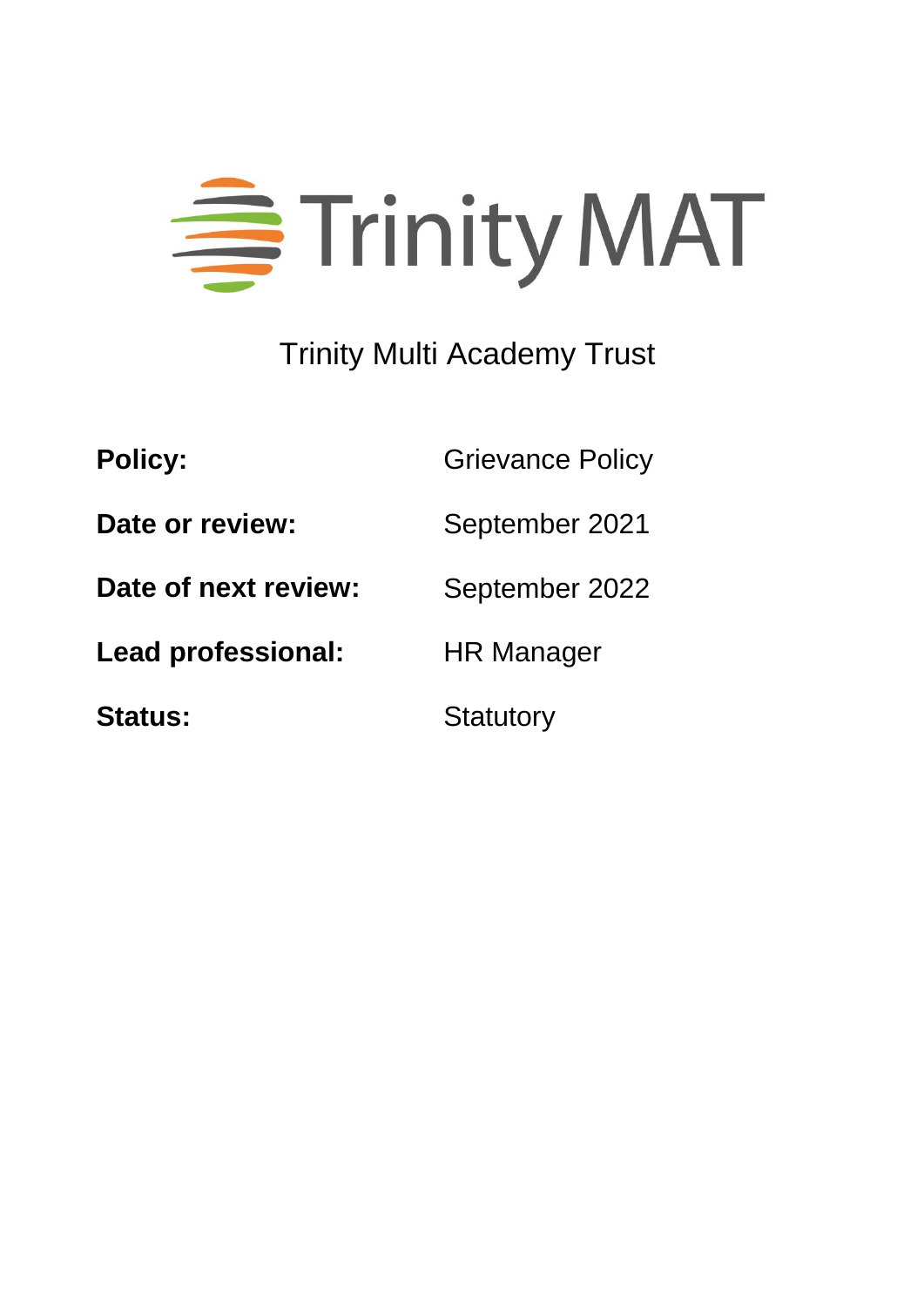## **1. Purpose of policy and guiding principles**

- 1.1. The purpose of the grievance policy is to aim to resolve any grievances at the earliest possible stage and set out a formal process to address complaints and issues, should an informal route not be successful or appropriate.
- 1.2. Staff grievances can arise from a variety of sources. They can arise amongst members of staff, about or from leaders and managers, or by or about the Principal. They can be of a relatively simple nature or of fundamental importance. This policy sets out the procedures to be followed in situations where an employee, including a Principal, has a grievance. This procedure is intended to:
	- give clear guidance to all concerned in grievance situations
	- enable grievances to be resolved as efficiently and quickly as possible
	- minimise the prospect of damage to working relationships
	- set out a formal process that can be followed where the informal approach is either inappropriate or has been tried and failed.
- 1.3. All staff should be aware of the policy and should work towards informal resolution and support as much as possible.
- 1.4. Grievance processes should be simple and rapid in their operation. However, it should also recognise that complex grievance matters can take some time to investigate thoroughly and make provision for the extension of stated time limits by mutual agreement.
- 1.5. Grievances may be about terms and conditions of employment, relationships at work or the behaviour of others at an academy towards them, working practices, health and safety, organisational change or equal opportunities. Some grievances are minor or straightforward while others may be difficult to resolve or concern fundamental issues related to statutory or contractual rights. The principle underlying this policy is that grievances should be dealt with as close to their source and as informally as circumstances permit, and that the level of formality used in resolving the grievance should reflect the gravity of the issue.
- 1.6. This policy applies to all employees of the trust, whether teaching or support staff, including those employed on a fixed term basis. Where 'Principal' has been used, for employees in trust roles this would be the CEO, and the role of Governors would be fulfilled by Directors.

## **2. Links with other policies and legislation**

- 2.1. The trust has a Dignity at Work policy that may be more appropriate for some situations and provides further advice and guidance.
- 2.2. The trust has a Whistleblowing policy which may be more appropriate in some circumstances.
- 2.3. This policy is underpinned by ACAS guidance and relevant UK employment legislation.
- 2.4. This policy does not apply to collective disputes which are normally dealt with through a collective disputes process.
- 2.5. The grievance policy is entirely separate from the discipline, sickness absence and capability policies. The rights of employees under the grievance policy shall not be excluded by actions taken or proposed to be taken, under other policies.
- 2.6. The following are, however, excluded from the application of the policy:
	- appeal rights under the disciplinary, sickness absence or capability policies, all of which are covered within the corresponding policy
	- appeals related to a pension scheme
	- performance management and pay progression outcomes (these are covered in the Performance Management policy)
	- Income tax, National Insurance and similar matters, which are outside the scope of the employer.

## **3. Consultation**

- 3.1. This policy has been developed in consultation with recognised Trade Unions.
- 3.2. The policy was approved by the Board of Directors after consultation with the recognised Trade Unions.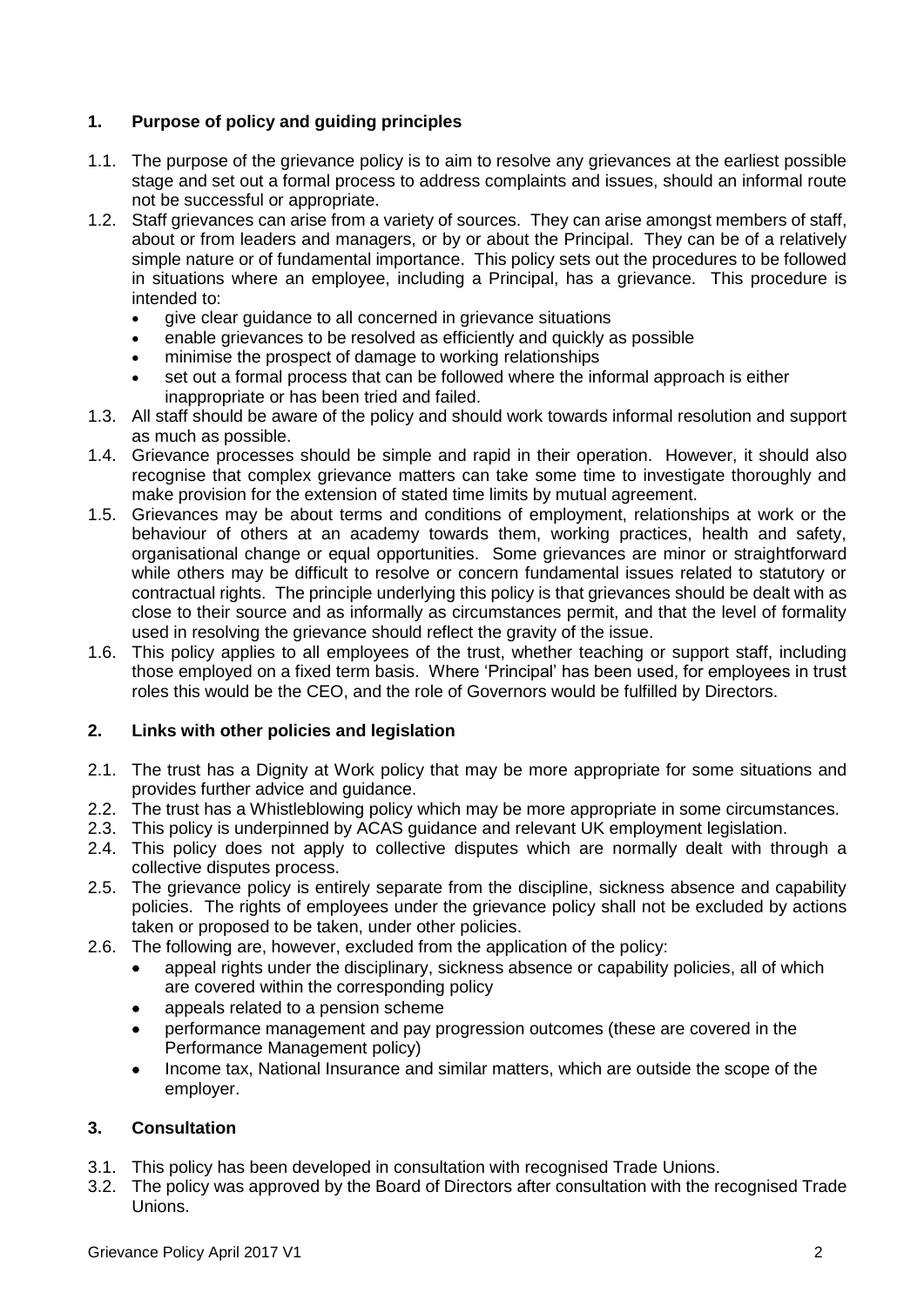### **4. Grievance process – general principles**

- 4.1. A grievance is an issue that gives rise to complaint against the decision, or action of, another member of staff, the Principal, individual Governor(s), or the Governing Body. A grievance can be raised verbally or in writing.
- 4.2. This policy contains informal and formal stages. Employees and their representatives are urged to make every reasonable attempt to resolve a grievance informally before using the formal part of the policy.
- 4.3. All documentation and discussions at meetings within the grievance policy are to be treated as confidential.
- 4.4. Each member of staff involved will be given a copy of the trust's policy.
- 4.5. An employee has the right to be accompanied by a work colleague or representative of a trade union at any meeting convened under this policy. This extends to those raising the grievance, and those about whom the grievance may be about.
- 4.6. With the exception of a grievance against the Principal or Governing Body itself, Governors are not usually involved prior to the formal stage of a grievance.
- 4.7. Within all stages of the process an employee must consider what resolution or outcomes they are seeking through the grievance process.
- 4.8. If the complaint is set out in a resignation letter the general principles of grievance resolution must still be followed.
- 4.9. Advice on the policy can be sought by any employee, at any time, from a member of the HR team, or other appropriate senior leader.
- 4.10. Where an employee raises a grievance during a disciplinary process, the disciplinary process may be temporarily suspended in order to deal with the grievance. Where the grievance and disciplinary cases are related it may be appropriate to deal with both issues concurrently. In these cases, advice should be sought from HR.

#### **5. Grievance process – informal stage**

- 5.1. If a member of staff has a grievance with a colleague, they should endeavour to resolve the matter by direct approach to that colleague, or arranging a meeting through their line manager or other appropriate senior colleague. Where the grievance is about the Principal, the Chair of Governors could take the place of manager or senior colleague.
- 5.2. In order to try and resolve the grievance at the earliest possible stage it is appropriate for the employee to seek assistance from their line manager or other appropriate senior leaders, including the Principal, or Chair of Governors (where the grievance is against the Principal). This is still considered to be within the informal stage.
- 5.3. Where a member of staff requests a meeting with their line manager, senior leader or Chair of Governors, regarding a potential grievance issue, it should normally take place within 5 working days of the request being made. Extensions of the timescales can be made but should be by mutual agreement.
- 5.4. The line manager or senior leader should seek to resolve the problem in consultation with the other employee(s) concerned, unless there are exceptional circumstances. The line manager may wish to ask for advice from their SLG link and/or HR. The Principal may also, by agreement with the employee raising the grievance, consult the Governing Body.
- 5.5. If appropriate, and again by agreement of the parties involved, the Principal (or Chair of Governors where the Principal is the subject of the grievance) may arrange for mediation, with or without the use of an outside agency. Internal mediators could be any suitable colleague, but generally a senior or middle leader/manager or Chair of Governors. Both parties must agree on the choice of mediator. For external mediation, arrangements should be made by the central HR team.
- 5.6. During mediation each party has a right to be accompanied by a colleague or representative of his/her trade union. Any such meeting should normally take place within 5 working days of the initial grievance being raised.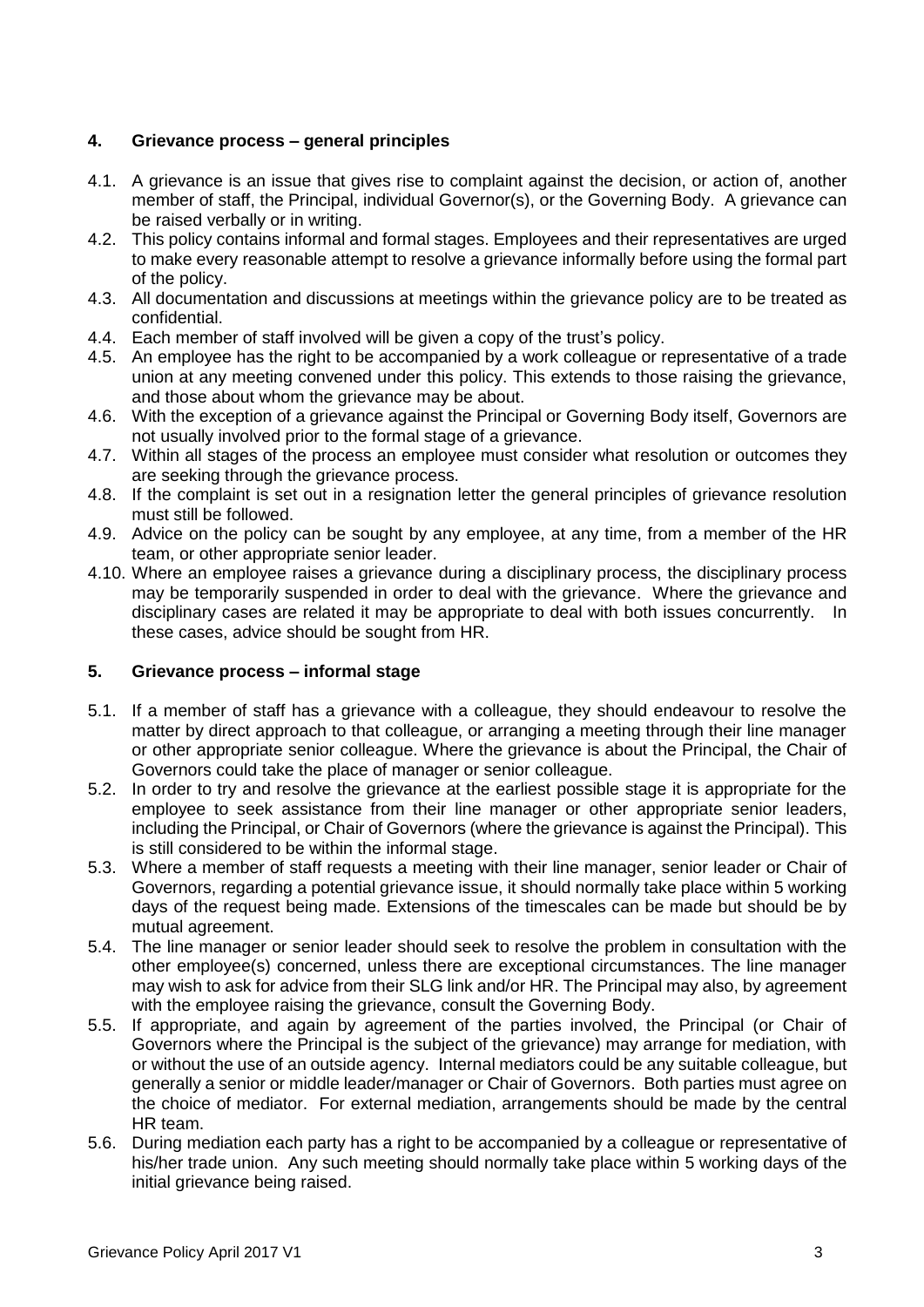- 5.7. Every attempt should be made by those involved to resolve a grievance at an early stage and through normal line management processes. Only when these have been unsuccessful should the formal process be followed. It is also in the best interests of everyone if grievances are dealt with as soon as possible and not allowed to become aggravated.
- 5.8. If the employee is dissatisfied with the outcome of the informal stage or regards the complaint as sufficiently serious, he or she may proceed straight to the formal stage. However, if the employee raises unrelated grievances at a later stage in the process these must be referred back to the informal stage of the process.

#### **6. Grievance process – formal stage**

- 6.1. At this stage the matter is so serious that informal resolution is not appropriate, or informal resolution has been unsuccessful. The employee is required to submit, in writing, their grievance to the Principal (or Chair of Governors if the Principal is the subject of the complaint).
- 6.2. This formal notice must set out the details of the grievance, what steps have been taken so far and what resolution is sought. It should be accompanied by any supporting documentation.
- 6.3. On receipt of the written grievance the Principal should arrange for a formal grievance meeting to be arranged. Dependent on the nature of the grievance being raised, the Principal may delegate the chairing of this meeting to another suitable senior leader, therefore ensuring they are free to be involved in any further stages of this policy.
- 6.4. The details of the meeting should be confirmed within 5 days of receipt of the formal grievance and the employee should be given reasonable notice of this meeting, usually 5 working days.
- 6.5. The employee will have the right to be accompanied to the meeting by a trade union representative or a work colleague.
- 6.6. A HR colleague may also be in attendance to provide guidance and take notes.
- 6.7. The meeting with the employee is to consider their written statement and the resolution that is being sought. It may be necessary to adjourn this meeting to seek further information or advice.
- 6.8. The chair may choose to conduct further research and interviews. Any information or documents from the previous informal stage may be used in this investigation to ensure that a full and impartial investigation is undertaken. The chair is responsible for undertaking any required investigation in a fair and reasonable manner.
- 6.9. The aggrieved member of staff must be provided with a written response within 10 working days of grievance meeting. This period may be extended by mutual agreement where but such an extension should always be the exception rather than the rule.
- 6.10. It is advisable to meet with the employee to communicate the decision, prior to responding in writing.
- 6.11. If the member of staff raising the grievance is dissatisfied with the response, the grievance remains unresolved or no response is given within a reasonable timeframe, then the member of staff is entitled to appeal. Should the grievance not be upheld the employee is able to request all the investigation notes from the chair prior to submitting their appeal.

#### **7. Appeal stage**

- 7.1. Where a member of staff feels that their grievance has not been satisfactorily resolved they are able to appeal. An appeal must be submitted in writing, within 10 days of receiving a written response to their formal grievance.
- 7.2. An appeal will be considered by a panel of three representatives of the trust, none of whom have been involved in the issue previously. The trust may use leaders, Governors or Directors from across the trust to form an appeal panel. This is in the interests of impartiality.
- 7.3. The chair of the grievance meeting will be asked to attend the appeal hearing.
- 7.4. A HR colleague may also be in attendance to provide guidance and take notes.
- 7.5. A grievance appeal meeting will usually be convened within 20 working days of receiving an appeal and the employee should be given reasonable notice of this meeting, usually 5 working days. The employee should be advised that they are able to submit written documentation or names of witnesses which they feel to be relevant to their grievance. This